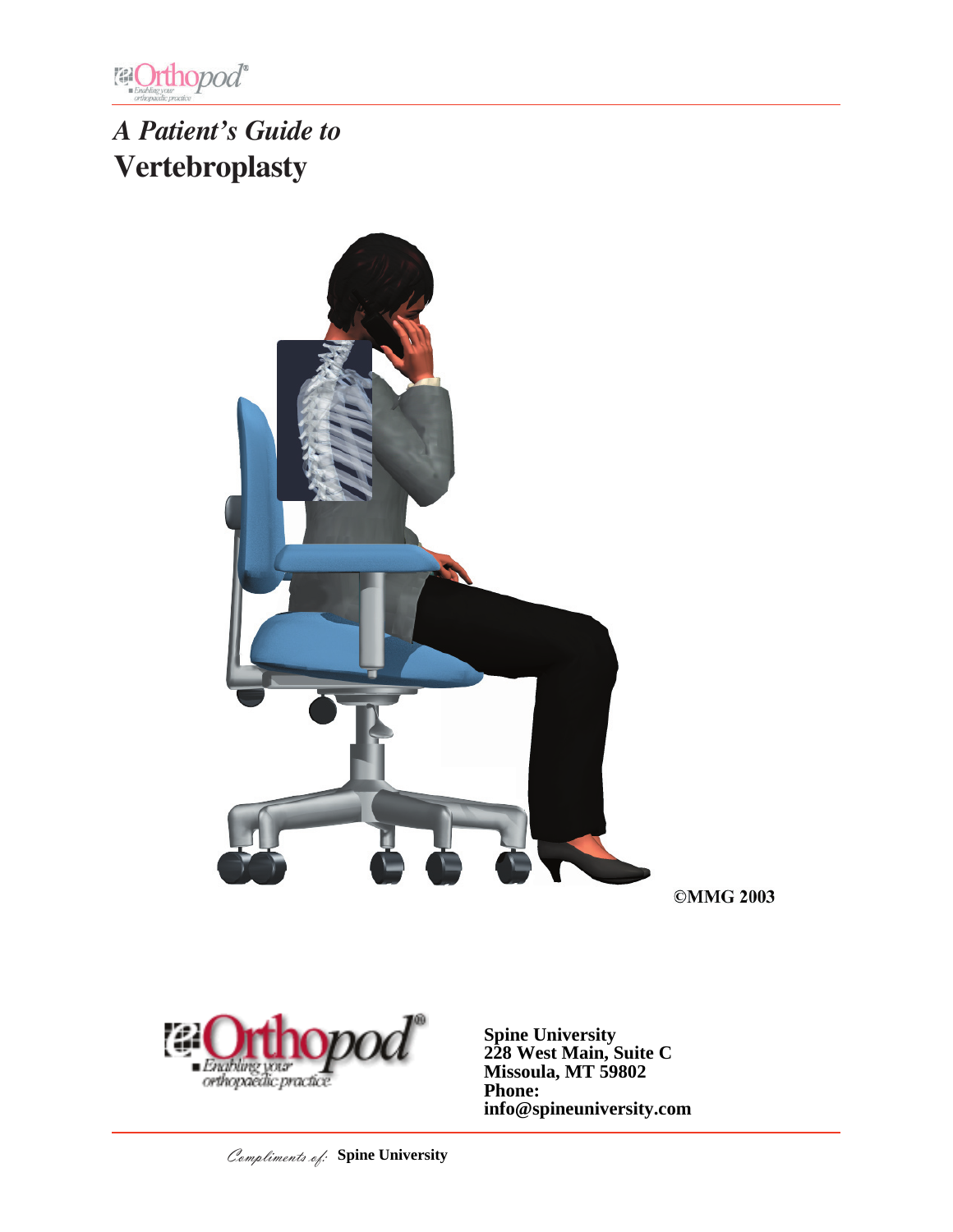

榴

opod





Spine University 228 West Main, Suite C Missoula, MT 59802 Phone: info@spineuniversity.com http://www.spineuniversity.com

*All materials within these pages are the sole property of Medical Multimedia Group, LLC and are used herein by permission. eOrthopod is a registered trademark of Medical Multimedia Group, LLC.*

Compliments of: **Spine University**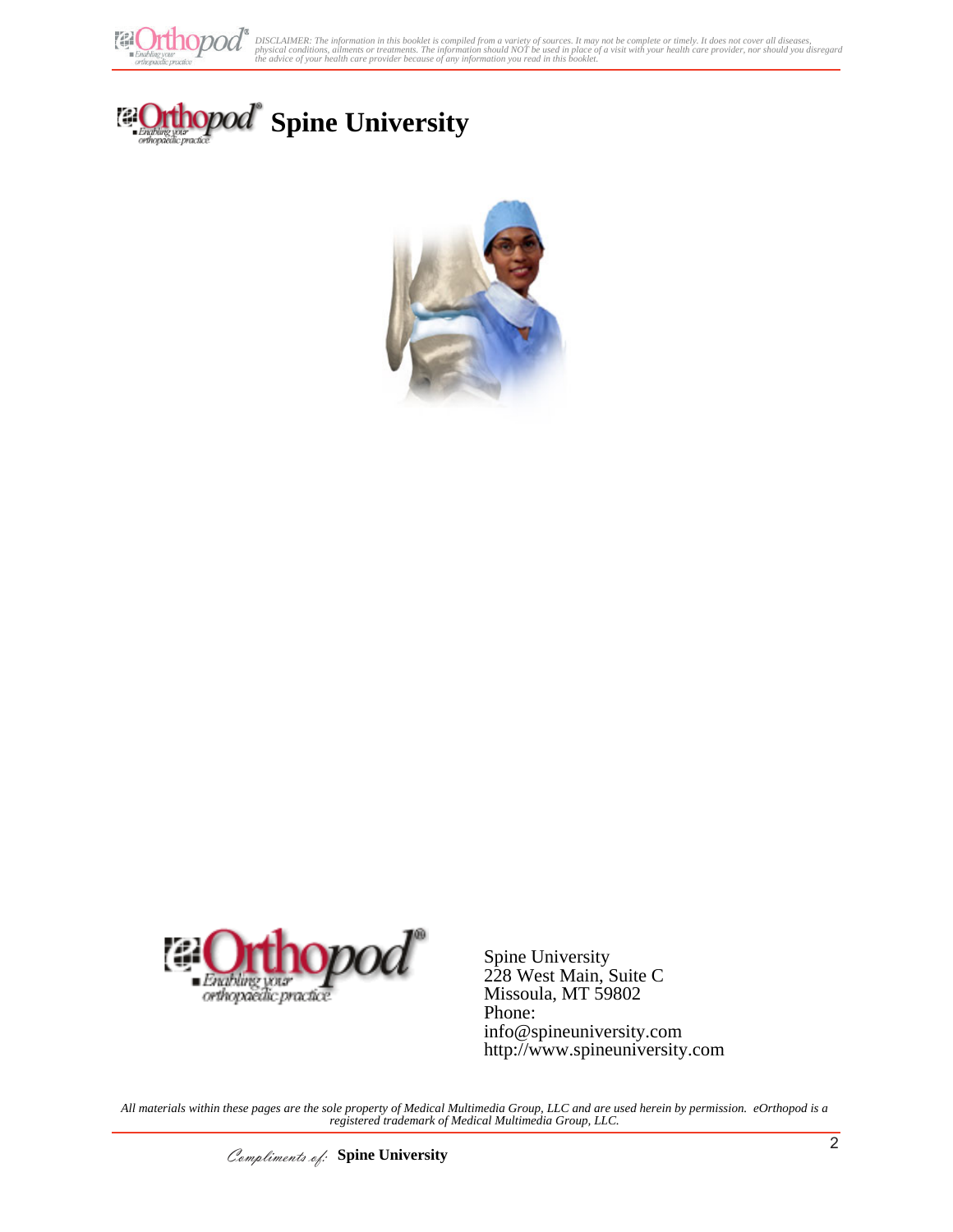**@Orthopod®** 



#### Introduction

Patients with osteoporosis are prone to compression fractures in the spine bones, or *vertebrae*. The front of a vertebra cracks under pressure, causing it to collapse in height. More than 700,000 such fractures occur every year in the United States. These fractures often cause poor back posture, debilitating pain, and difficulty completing routine activities.

*Vertebroplasty* restores the strength of the fractured bone, thereby reducing pain. More than 80 percent of patients get immediate relief of pain with this procedure.

#### **This guide will help you understand**

- **why the procedure becomes necessary**
- **what surgeons hope to achieve with vertebroplasty**
- **what to expect during recovery**

#### Anatomy

What parts of the spine are involved?

The main section of each spine vertebra is a large, round block of bone called a *vertebral body*. **Compression** fractures cause this section of bone to collapse. The collapsed vertebra gives the spine a hunched appearance, called *kyphosis*, and the loss of vertebral height shortens the muscles on each side of the spine. This forces the back muscles to work harder,



causing muscle fatigue and pain. The vertebral body is the main structure treated in the vertebroplasty procedure.



## Rationale

What do surgeons hope to achieve?

In the past, surgeons used standard *open* surgery to fix compression fractures from osteoporosis. Open surgery requires larger incisions to give the surgeon more room to operate. The results of open surgery for this condition have generally been poor, mainly because it is difficult to do surgery on bones that are weak and soft from osteoporosis. In addition, some aging adults with fractures may not be physically able to tolerate such surgery.

Vertebroplasty gives surgeons a way to fix the broken bone without the problems associated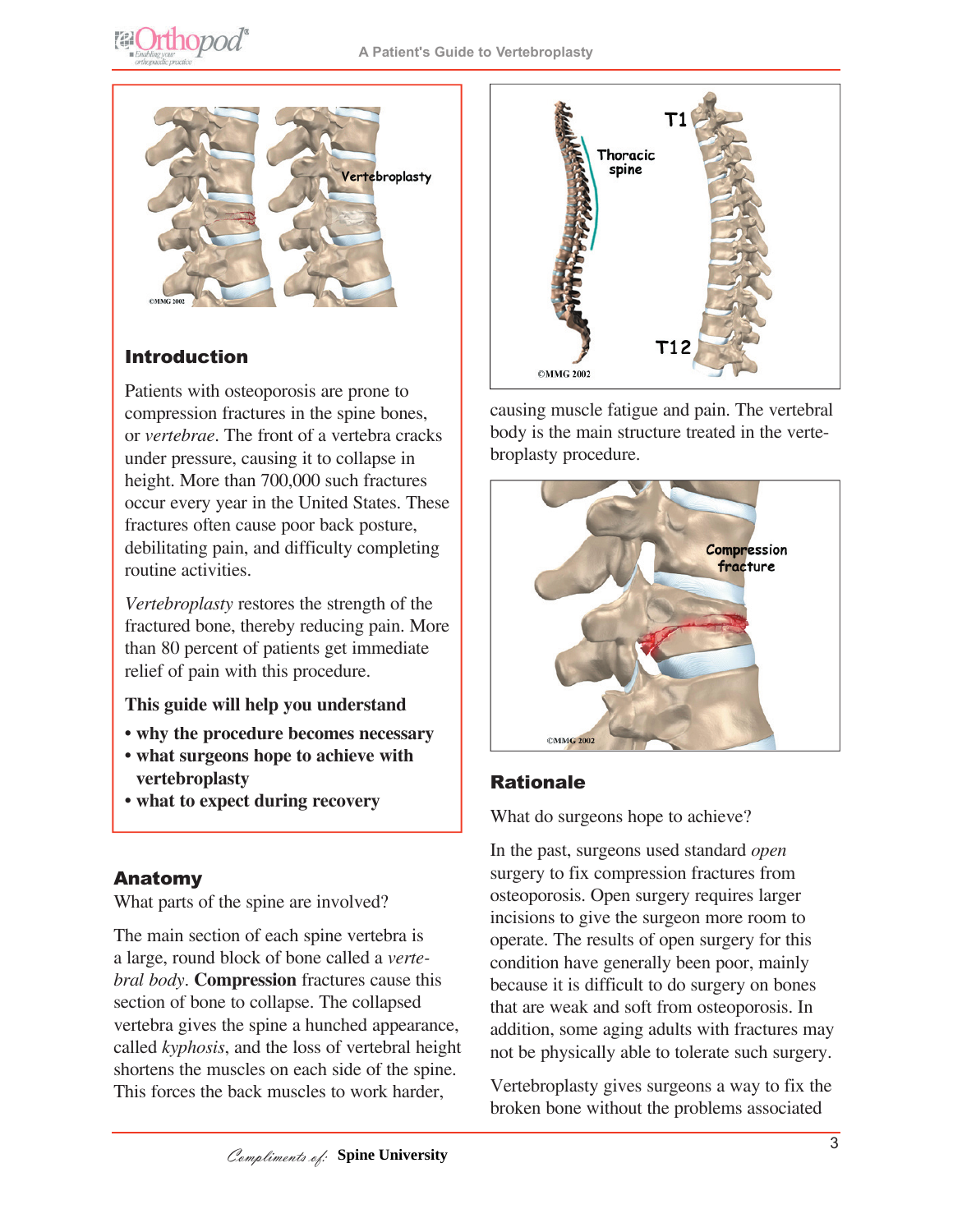

with open surgery. Unlike open surgery, vertebroplasty is a *minimally invasive* procedure. It requires small openings in the skin and small instruments. This lessens the chance of bleeding, infection, and injury to muscles and tissues.

Surgeons fix the bone in place by squeezing special cement into the broken bone. The cement strengthens and stiffens the vertebra, which reduces pain considerably and helps the patient return to normal activities.

This procedure doesn't restore the original height of the broken vertebra, however. Nor does it prevent the kyphosis (hunchback) deformity that sometimes results from compression fractures.

# **Preparations**

How will I prepare for the procedure?

The decision to proceed with vertebroplasty must be made jointly by you and your surgeon. You should understand as much about the procedure as possible. If you have concerns or questions, talk to your surgeon.

Vertebroplasty is normally done on an outpatient basis, meaning patients go home the same day as the surgery. You shouldn't eat or drink anything after midnight the night before.

# Surgical Procedure

What happens during the procedure?

The patient lies on his or her stomach. To begin, the surgeon cleans the skin on the back with an antiseptic. Then the skin and muscles over the problem area are numbed using an anesthetic. Patients may also receive general anesthesia to put them to sleep during the procedure.

A small incision is made in the skin on each side of the spinal column. A long needle is inserted through each opening. The surgeon slides the needles through the back of the spinal column into the fractured vertebral body.



A *fluoroscope* is used to guide the needles. This is a special X-ray television camera adjusted above the patient's back that lets the surgeon see the patient's spine on a screen. Metal objects show up clearly on X-rays. The needles are easy for the surgeon to see on the fluoroscope screen. This helps the surgeon confirm that the needles reach the correct spot.

Once the needle is in place, special bone cement, called *polymethylmethacrylate* (PMMA), is injected through the needle into the fractured vertebra.

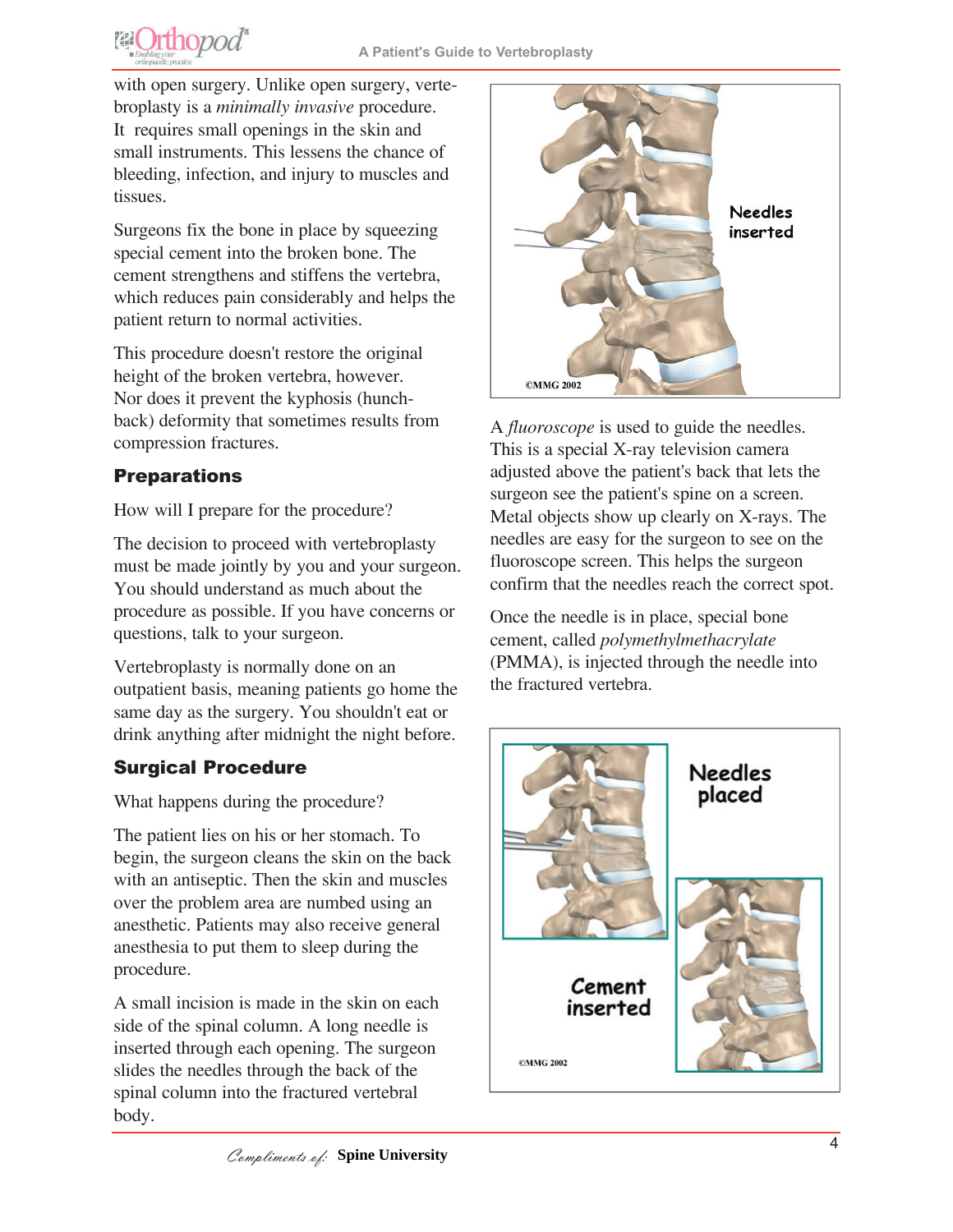

A chemical reaction in the cement causes it to harden in about 15 minutes. This fixes the bone so it can heal. Bandages are placed over the small openings where the needles were inserted.

## **Complications**

What might go wrong?

Serious complications from vertebroplasty are rare, involving less than five percent of cases. As with other procedures, however, complications can occur. Some of the most common complications of vertebroplasty include

- problems with anesthesia
- infection
- cement leakage
- ongoing pain

This is not intended to be a complete list of possible complications.

#### Problems with Anesthesia

Problems can arise when the anesthesia given during surgery causes a reaction with other drugs the patient is taking. In rare cases, a patient may have problems with the anesthesia itself. In addition, anesthesia can affect lung function because the lungs don't expand as well while a person is under anesthesia. Be sure to discuss the risks and your concerns with your anesthesiologist.

#### Infection

Infection following spine procedures is rare but can be a very serious complication. Some infections may show up early, within the first few days after the procedure. Infections on the skin's surface usually go away with antibiotics. Deeper infections that spread into the bones and soft tissues of the spine are harder to treat. They may require surgery to treat the infected portion of the spine.

#### Cement Leakage

The cement used in vertebroplasty is in a liquid form and is squeezed into the fractured vertebra under high pressure. Some of the cement commonly leaks out of the vertebra, but this usually doesn't cause any problems. Only rarely does a cement leak cause pressure on the spinal cord or nearby nerves. In these cases, surgery may be required to remove the pressure.

#### Ongoing Pain

Many patients get nearly complete relief of symptoms from vertebroplasty. As with any procedure, however, you should expect some pain afterward. If the pain continues or becomes unbearable, talk to your doctor about treatments that can help control your pain.

## After Surgery

What happens after surgery?

Patients are monitored in the recovery room for two to three hours after the procedure before going home. Patients are instructed to move their backs only carefully and comfortably. Some patients who feel extra pain or other problems after the procedure may need to stay in the hospital overnight.

Patients rarely need to wear a brace after vertebroplasty, since bone cement immediately improves the strength and stiffness of the fractured vertebra.

#### Rehabilitation

What should I expect as I recover?

People often report greater ease with daily activities within a week after vertebroplasty. Pain also decreases rapidly, and most people require less pain medication within two weeks. Despite these quick improvements, most orthopedists consider that it takes about three months for the bone to heal after vertebroplasty.

Patients are encouraged to walk and do moderate activity as they recover. However, patients should avoid strenuous activity until the surgeon approves it.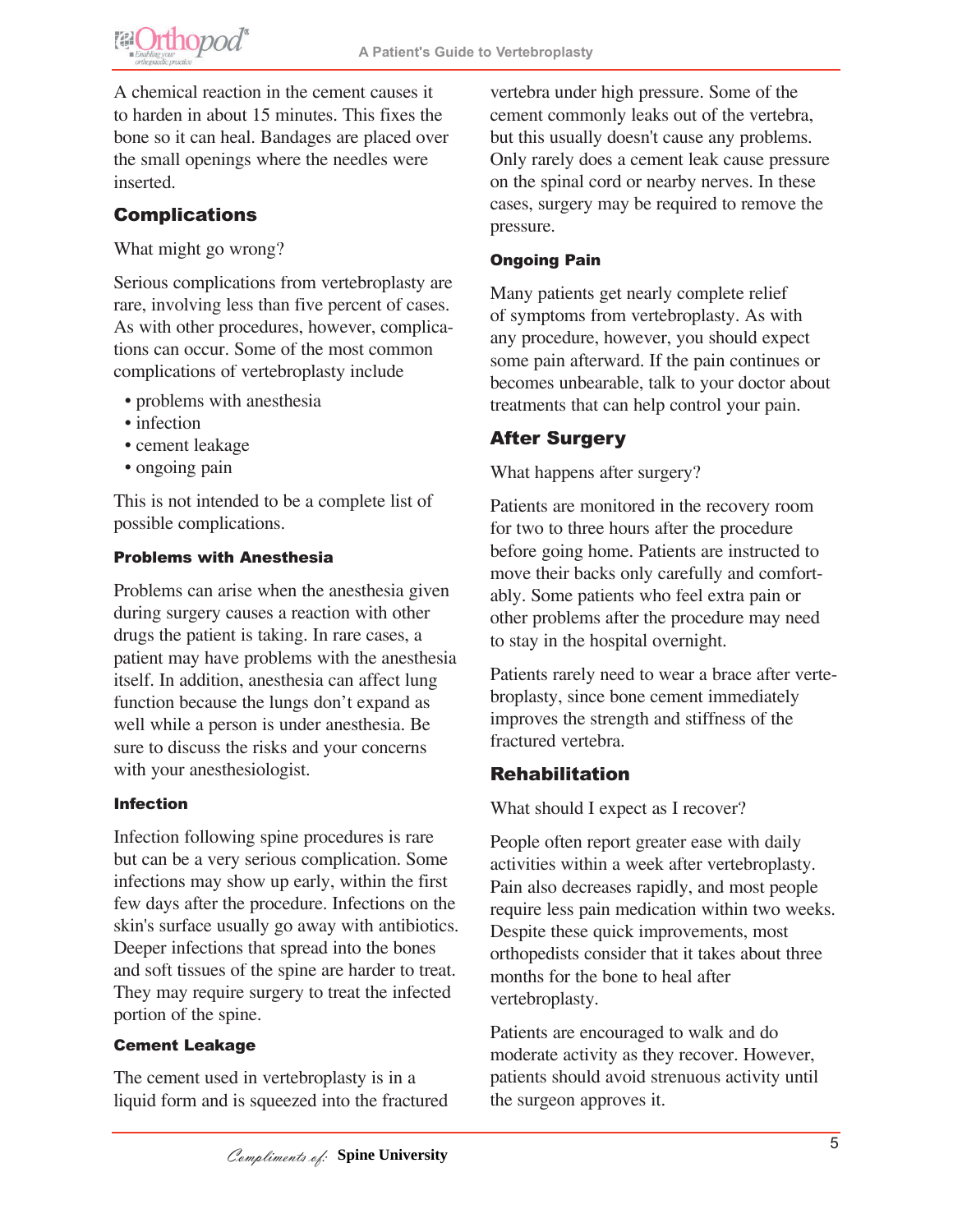

When the fracture is from osteoporosis, the surgeon will suggest ways to prevent future problems. Patients may be prescribed medications and supplements (calcium and vitamin D) to maximize bone health. Lifestyle changes, such as quitting smoking and taking up exercising, may also be discussed.



Patients who continue to have pain or who have lost muscle tone and strength may need the help of a physical therapist. These patients typically attend therapy sessions for four to six weeks.

The goal of therapy is to safely advance strength and function. The therapist may use treatments such as heat or ice, electrical stimulation, or massage to calm pain. Gentle exercise improves the strength of the spine and limbs. Patients learn how to move safely using healthy postures to reduce strain on the healing back. Exercises for the heart and lungs improve stamina and help with pain control.

As the therapy sessions come to an end, the therapist helps patients get back to the activities they enjoy. Ideally, patients are able to resume normal activities. They may be counseled on which activities are safe or how to change the way they go about their activities.

When treatment is well under way, regular visits to the therapist's office end. The therapist continues to be a resource. But patients are in charge of doing their exercises as part of an ongoing home program.